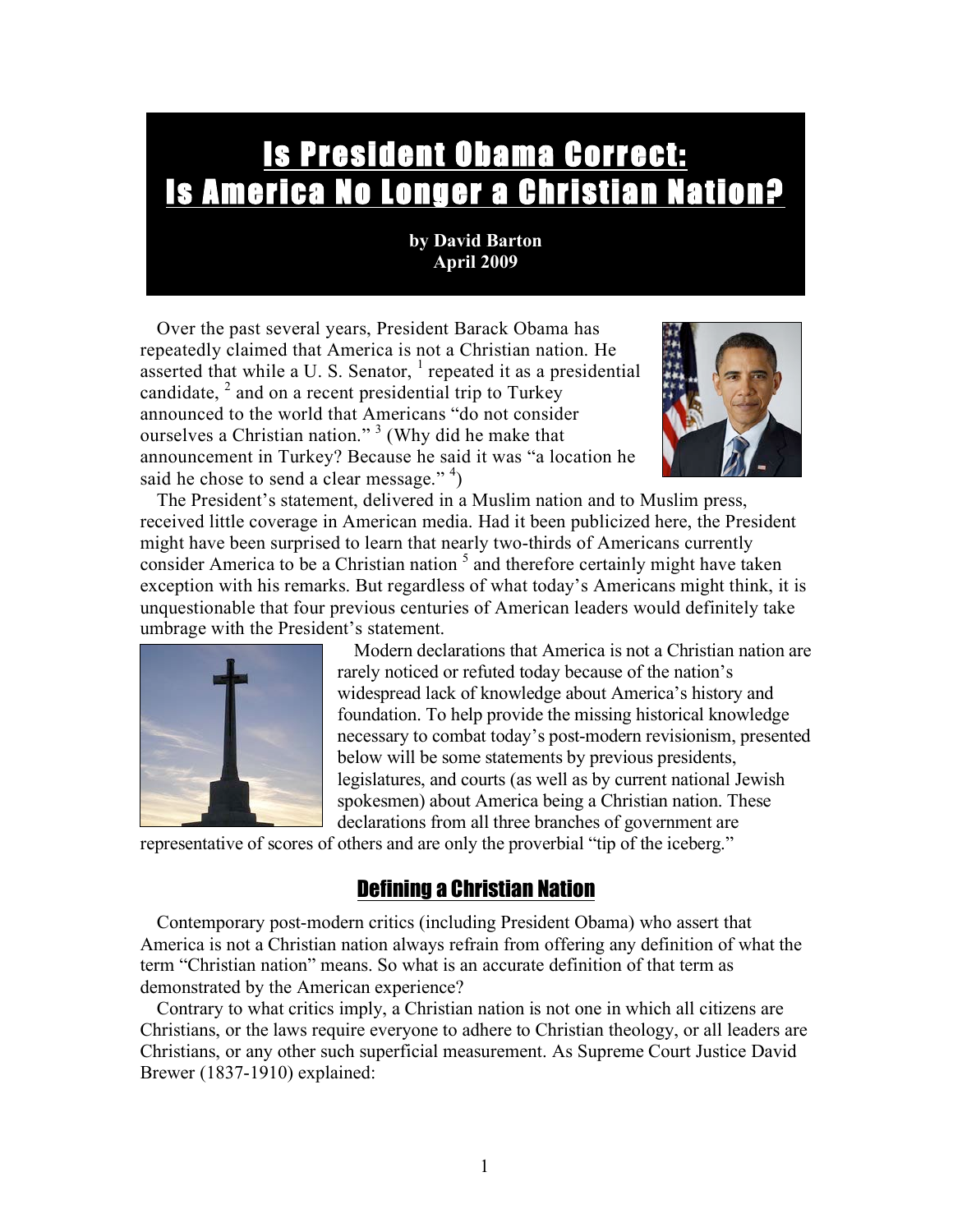

[I]n what sense can [America] be called a Christian nation? Not in the sense that Christianity is the established religion or that the people are in any manner compelled to support it. On the contrary, the Constitution specifically provides that "Congress shall make no law respecting an establishment of religion, or prohibiting the free exercise thereof." Neither is it Christian in the sense that all its citizens are either in fact or name Christians. On the contrary, all religions have free scope within our borders. Numbers of our people profess other religions, and many reject all. Nor is it

Christian in the sense that a profession of Christianity is a condition of holding office or otherwise engaging in public service, or essential to recognition either politically or socially. In fact, the government as a legal organization is independent of all religions. Nevertheless, we constantly speak of this republic as a Christian nation – in fact, as the leading Christian nation of the world. 6

So, if being a Christian nation is not based on any of the above criterion, then what makes America a Christian nation? According to Justice Brewer, America was "of all the nations in the world . . . most justly called a Christian nation" because Christianity "has so largely shaped and molded it."<sup>7</sup>

Constitutional law professor Edward Mansfield (1801-1880) similarly acknowledged:

In every country, the morals of a people – whatever they may be – take their form and spirit from their religion. For example, the marriage of brothers and sisters was permitted among the Egyptians because such had been the precedent set by their gods, Isis and Osiris. So, too, the classic nations celebrated the drunken rites of Bacchus. Thus, too, the Turk has become lazy and inert because dependent upon Fate, as taught by the Koran. And when in recent times there arose a nation [i.e., France] whose philosophers [e.g. Voltaire, Rousseau, Diderot, Helvetius, etc.] discovered there was no God and no religion, the nation was thrown into that dismal case in which there was no law and no morals. . . . In the United States, Christianity is the original, spontaneous, and national religion.<sup>8</sup>

Founding Father and U. S. Supreme Court Chief Justice John Marshall agreed:

[W]ith us, Christianity and religion are identified. It would be strange, indeed, if with such a people our institutions did not presuppose Christianity and did not often refer to it and exhibit relations with it.<sup>9</sup>



Christianity is the religion that shaped America and made her what she is today. In fact, historically speaking, it can be irrefutably demonstrated that Biblical Christianity in America produced many of the cherished traditions still enjoyed today, including:

- $\triangleright$  A republican rather than a theocratic form of government;
- $\triangleright$  The institutional separation of church and state (as opposed to today's enforced institutional *secularization* of church and state);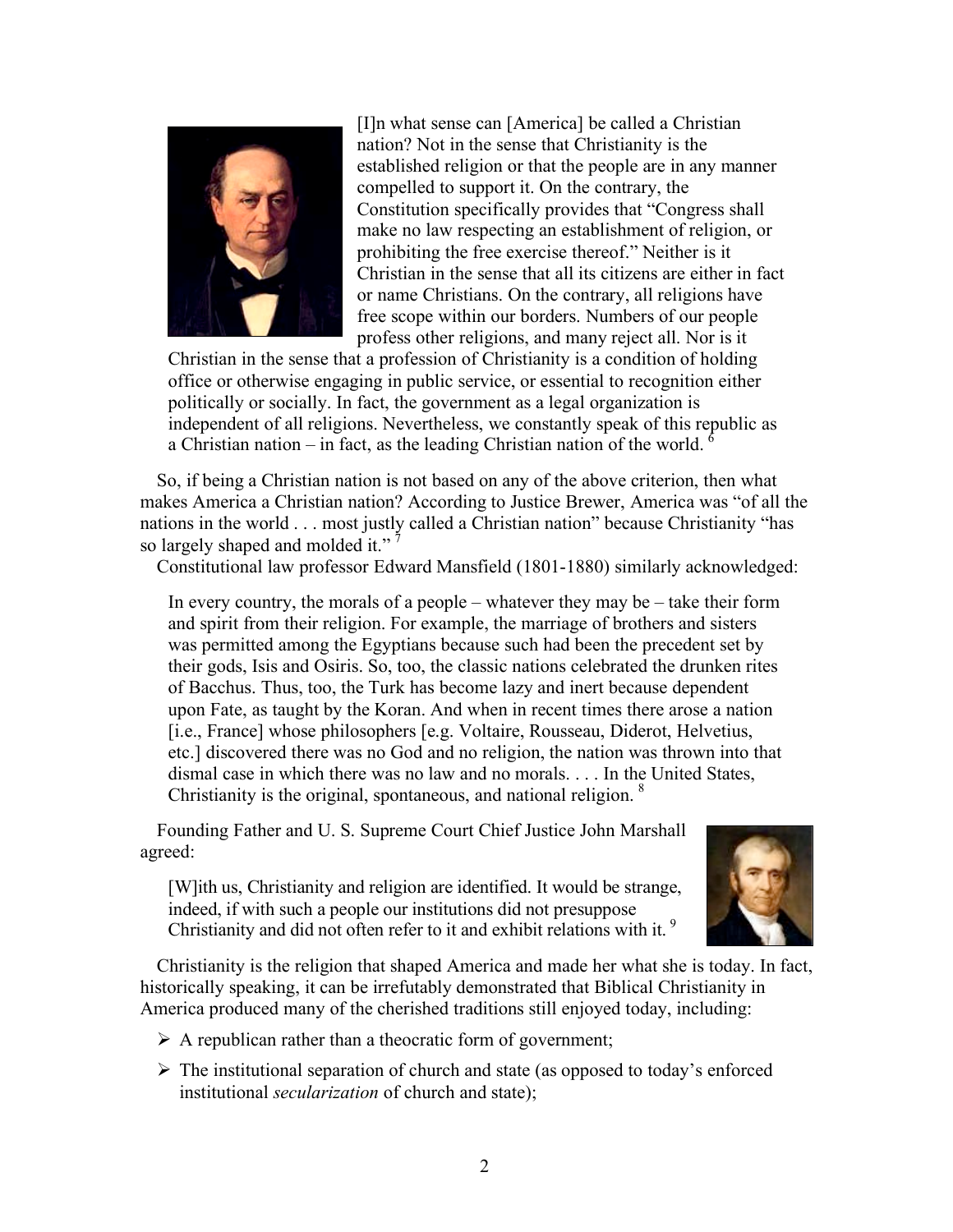- $\triangleright$  Protection for religious toleration and the rights of conscience;
- $\triangleright$  A distinction between theology and behavior, thus allowing the incorporation into public policy of religious principles that promote good behavior but which do not enforce theological tenets (examples of this would include religious teachings such as the Good Samaritan, The Golden Rule, the Ten Commandments, the Sermon on the Mount, etc., all of which promote positive civil behavior but do not impose ecclesiastical rites); and
- $\triangleright$  A free-market approach to religion, thus ensuring religious diversity.

Consequently, a Christian nation as demonstrated by the American experience is a nation founded upon Christian and Biblical principles, whose values, society, and institutions have largely been shaped by those principles. This definition was reaffirmed by American legal scholars and historians for generations 10 but is widely ignored by today's revisionists.

### American Presidents Affirm that America is a Christian Nation

With his recent statement, President Barack Obama is the first American president to deny that America is a Christian nation – a repudiation of what made America great and a refutation of the declarations of his presidential predecessors. Notice a few representative statements on this subject by some of the forty-three previous presidents:

The general principles on which the fathers achieved independence were. . . . the general principles of Christianity. 11 **JOHN ADAMS**

[T]he teachings of the Bible are so interwoven and entwined with our whole civic and social life that it would be literally….impossible for us to figure to ourselves what that life would be if these teaching were removed. <sup>12</sup> **TEDDY ROOSEVELT** 

America was born a Christian nation – America was born to exemplify that devotion to the elements of righteousness which are derived from the revelations of Holy Scripture. <sup>13</sup> **WOODROW WILSON**

American life is builded, and can alone survive, upon . . . [the] fundamental philosophy announced by the Savior nineteen centuries ago. 14 **HERBERT HOOVER**

This is a Christian Nation. 15 **HARRY TRUMAN**

Let us remember that as a Christian nation  $\ldots$  we have a charge and a destiny. <sup>16</sup> **RICHARD NIXON**

There are many additional examples, including even that of Thomas Jefferson. Significantly, Jefferson was instrumental in establishing weekly Sunday worship services at the U. S. Capitol (a practice that continued through the  $19<sup>th</sup>$  century) and was himself a regular and faithful attendant at those church services, <sup>17</sup> not even allowing inclement weather to dissuade his weekly horseback travel to the Capitol church.<sup>18</sup>

(The fact that the U. S. Capitol building was available for church on Sundays was due to the Art. I, Sec. 7 constitutional requirement that forbade federal lawmaking on Sundays; and this recognition of a Christian Sabbath in the U. S. Constitution was cited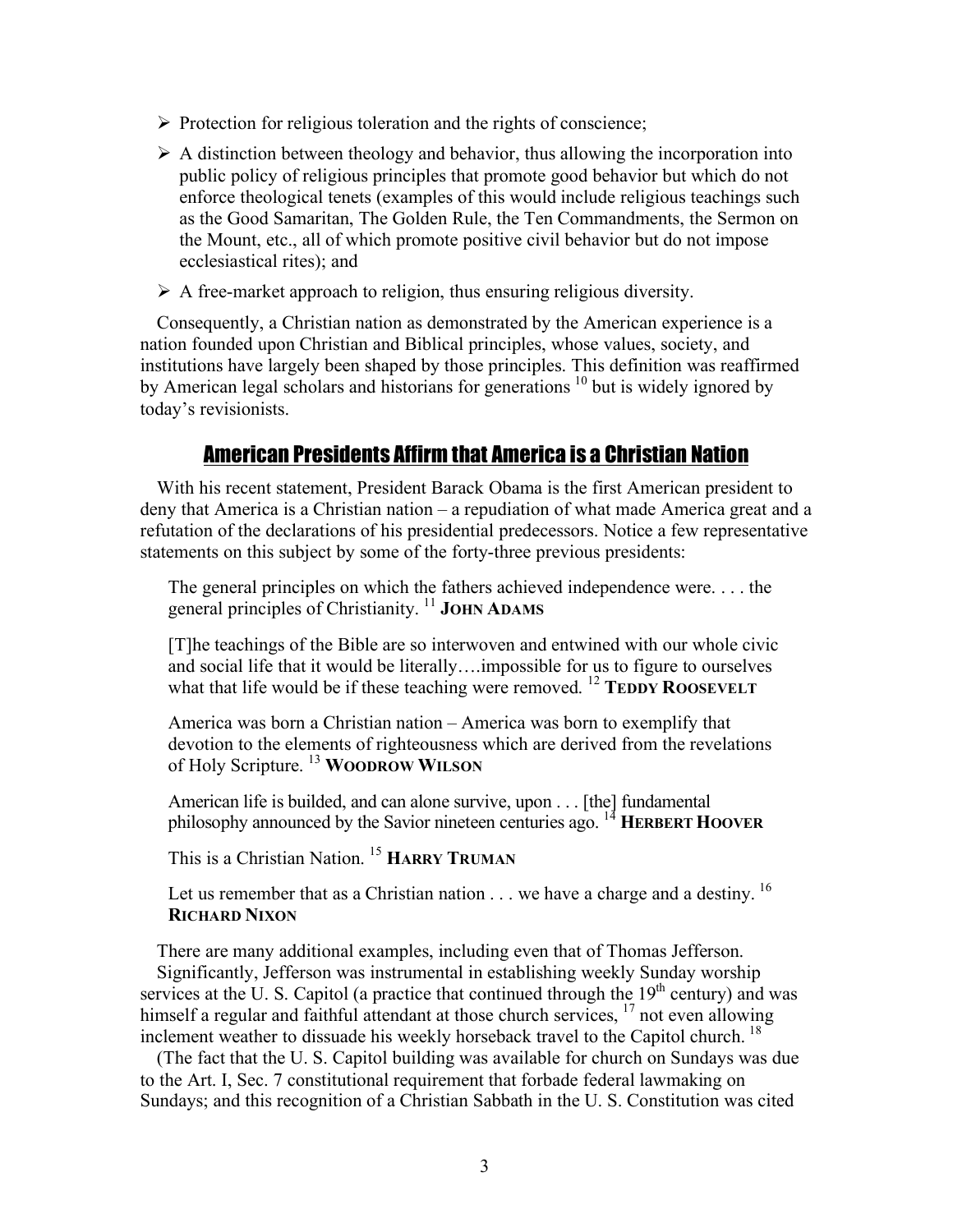by federal courts as proof of the Christian nature of America.<sup>19</sup> While not every Christian observes a Sunday Sabbath, no other religion in the world honors Sunday except Christianity. As one court noted, the various Sabbaths were "the Friday of the Mohammedan, the Saturday of the Israelite, or the Sunday of the Christian."  $20$ )

Why was Jefferson a faithful attendant at the Sunday church at the Capitol? He once explained to a friend while they were walking to church together:

No nation has ever existed or been governed without religion. Nor can be. The Christian religion is the best religion that has been given to man and I, as Chief Magistrate of this nation, am bound to give it the sanction of my example.  $21$ 



President Jefferson even closed presidential documents with "In the year of our Lord Christ" (see below).



Even President Jefferson recognized and treated America as a Christian nation. Clearly, President Obama's declaration is refuted both by history and by his own presidential predecessors.

# The U. S. Congress Affirms that America is a Christian Nation

Declarations from the Legislative Branch affirming America as a Christian nation are abundant. For example, in 1852-1853 when some citizens sought a complete secularization of the public square and a cessation of all religious activities by the government, Congress responded with unambiguous declarations about America as a Christian nation:

HOUSE JUDICIARY COMMITTEE: Had the people, during the Revolution, had a suspicion of any attempt to war against Christianity, that Revolution would have been strangled in its cradle. At the time of the adoption of the Constitution and the amendments, the universal sentiment was that Christianity should be encouraged, not any one sect [denomination]. Any attempt to level and discard all religion would have been viewed with universal indignation. . . . In this age there can be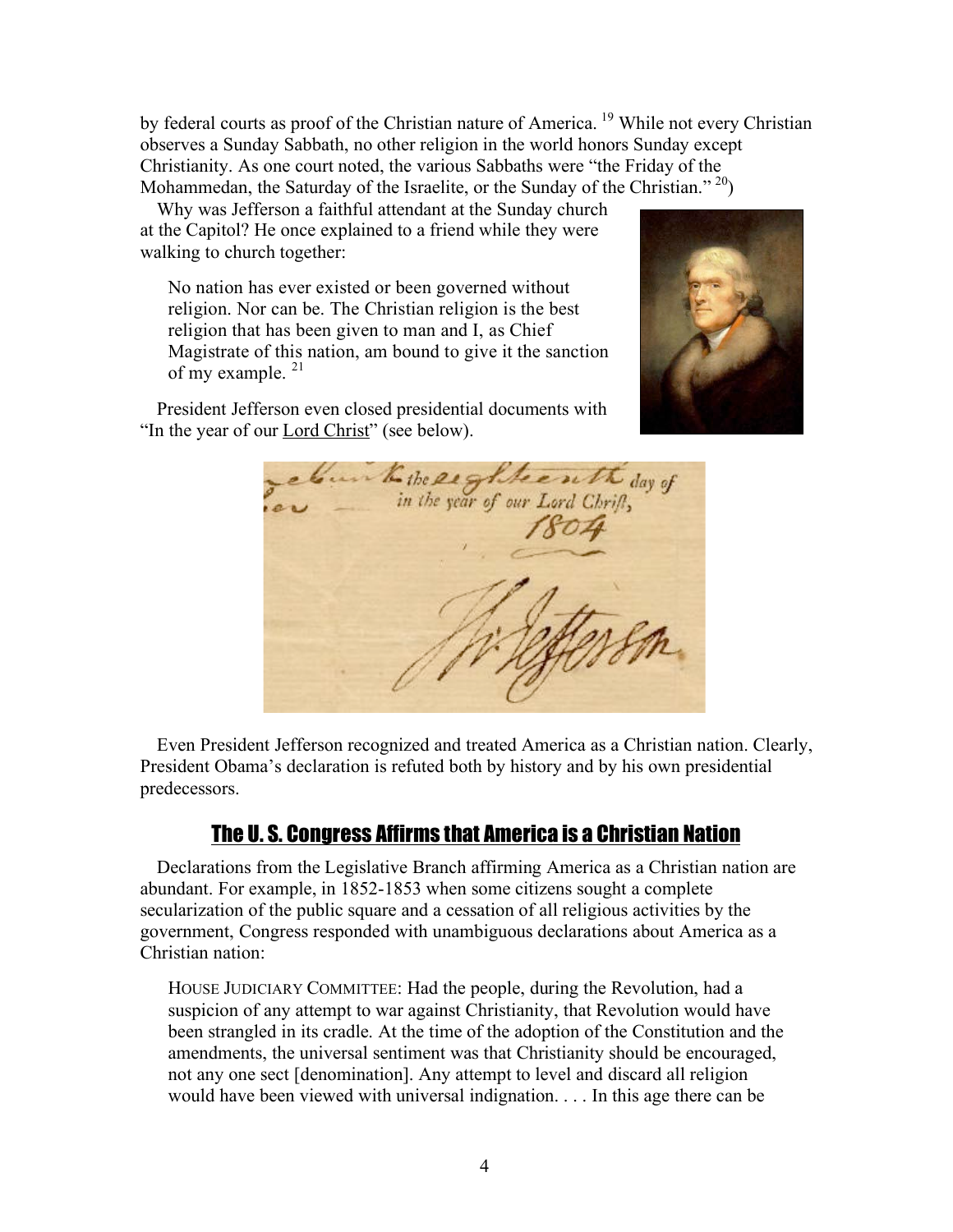

no substitute for Christianity; that, in its general principles, is the great conservative element on which we must rely for the purity and permanence of free institutions. 22

SENATE JUDICIARY COMMITTEE: We are Christians, not because the law demands it, not to gain exclusive benefits or to avoid legal disabilities, but from choice and education; and in a land thus

universally Christian, what is to be expected, what desired, but that we shall pay a due regard to Christianity?  $23$ 

In 1856, the House of Representatives also declared:

[T]he great vital and conservative element in our system is the belief of our people in the pure doctrines and divine truths of the Gospel of Jesus Christ. 24

On March 3, 1863 while in the midst of the Civil War, the U. S. Senate requested President Abraham Lincoln to "designate and set apart a day for national prayer and humiliation" <sup>25</sup> because:

[S]incerely believing that no people, however great in numbers and resources or however strong in the justice of their cause, can prosper without His favor; and at the same time deploring the national offences which have provoked His righteous judgment, yet encouraged in this day of trouble by the assurances of His word to seek Him for succor according to *His appointed way through Jesus Christ*, the Senate of the United States do hereby request the President of the United States, by his proclamation, to designate and set apart a day for national prayer and humiliation.  $^{26}$  (emphasis added)



President Lincoln quickly complied with that request,  $27$  and issued what today has become one of the most famous and quoted proclamations in America's history.<sup>28</sup> Across the generations, our national reliance on God, the Bible, and Christianity has been repeatedly reaffirmed. In fact, consider five representative images produced by the U. S. Government. The first three are from World War II: one shows the Nazis as the enemy because they want to attack the Bible, and the other two encourage Americans to buy War Bonds by pointing to Christian images. The fourth and fifth images are from the Department of Agriculture in the 1960s, using the Bible and even Smokey Bear in prayer as symbols to encourage Americans to be conscious of fire safety and to help preserve and conserve nature.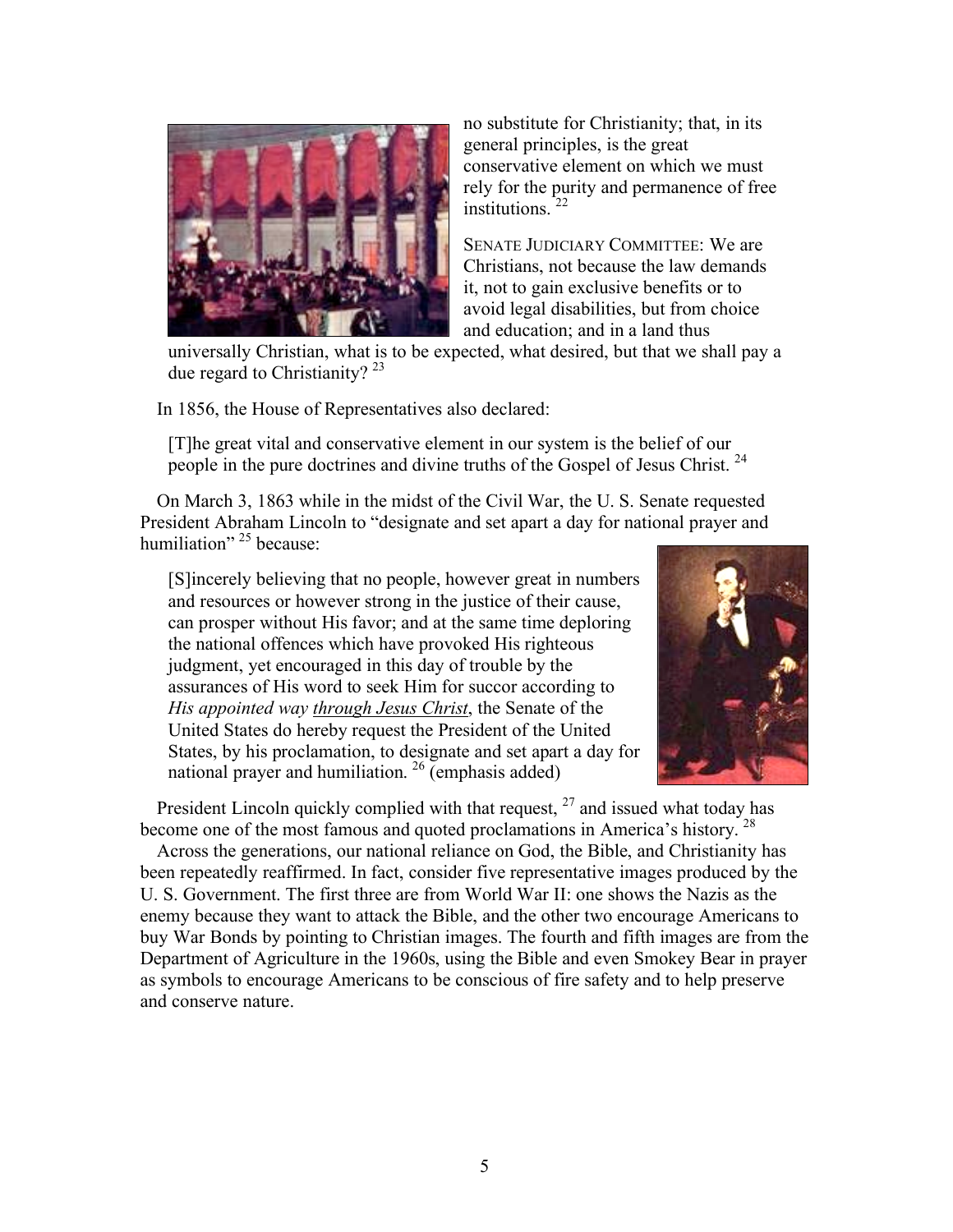

There are scores of other official actions by the U. S. Congress over the past two centuries affirming that America is a Christian nation.

# The Judicial Branch Affirms that America is a Christian Nation

From the Judicial Branch, consider first some declarations of prominent U. S. Supreme Court Justices regarding America as a Christian nation.

Justice Joseph Story (1779-1845) was appointed to the Court by President James Madison. Story is considered the founder of Harvard Law School and authored the threevolume classic *Commentaries on the Constitution of the United States* (1833). In his 34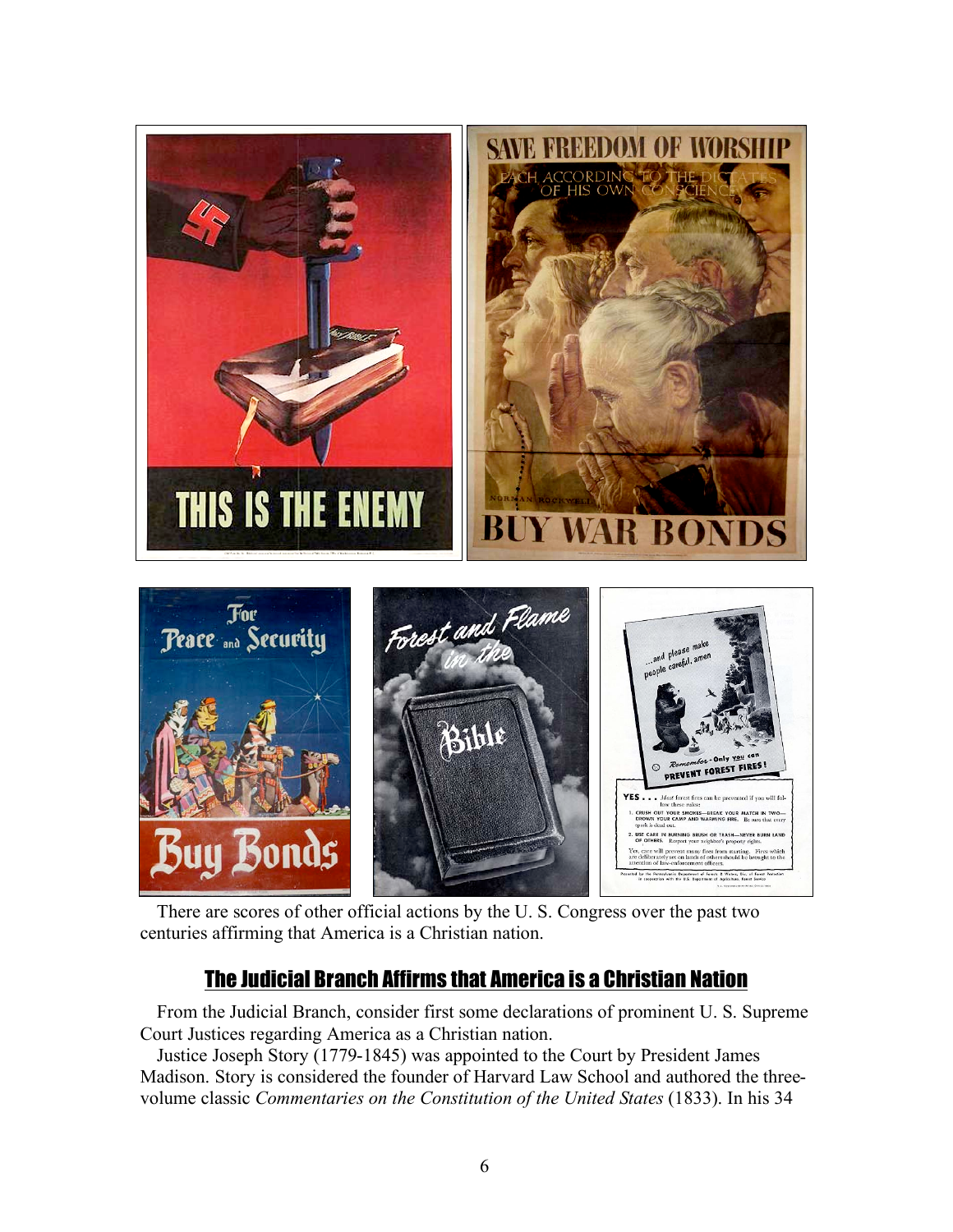years on the Court, Story authored opinions in 286 cases, of which 269 were reported as the majority opinion or the opinion of the Court<sup>29</sup> and his many contributions to American law have caused him to be called a "Father of American Jurisprudence." Justice Story openly declared:



One of the beautiful boasts of our municipal jurisprudence is that Christianity is a part of the Common Law. . . . There never has been a period in which the Common Law did not recognize Christianity as lying at its foundations. . . . I verily believe Christianity necessary to the support of civil society.<sup>30</sup>

His conclusion about America and Christianity was straightforward:

In [our] republic, there would seem to be a peculiar propriety in viewing the Christian religion as the great basis on which it must rest for its support and permanence.<sup>31</sup>

Justice John McLean (1785-1861) was appointed to the Court by President Andrew Jackson. McLean served in the U. S. Congress, as a judge on the Ohio Supreme Court, and then held cabinet positions under two U. S. Presidents. His view on the importance of Christianity to American government and its institutions was unambiguous:



For many years, my hope for the perpetuity of our institutions has rested upon Bible morality and the general dissemination of Christian principles. This is an element which did not exist in the ancient republics. It is a basis on which free governments may be maintained through all time. . . . Free government is not a self-moving machine. . . . Our mission of freedom is not carried out by brute force, by canon law, or any other law except the moral law and those Christian principles which are found in the Scriptures.  $32$ 

Justice David Brewer (1837-1910), appointed to the Court by President Benjamin Harrison, agreed. Brewer held several judgeships in Kansas and served on a federal circuit court before his appointment to the Supreme Court. Justice Brewer declared:

We constantly speak of this republic as a Christian nation – in fact, as the leading Christian nation of the world.  $3\overline{3}$ 

Brewer then chronicled the types of descriptions applied to nations:



We classify nations in various ways: as, for instance, by their form of government. One is a kingdom, another an empire, and still another a republic. Also by race. Great Britain is an Anglo-Saxon nation, France a Gallio, Germany a Teutonic, Russia a Slav. And still again by religion. One is a Mohammedan nation, others are heathen, and still others are Christian nations. This republic is classified among the Christian nations of the world. It was so formally declared by the Supreme Court of the United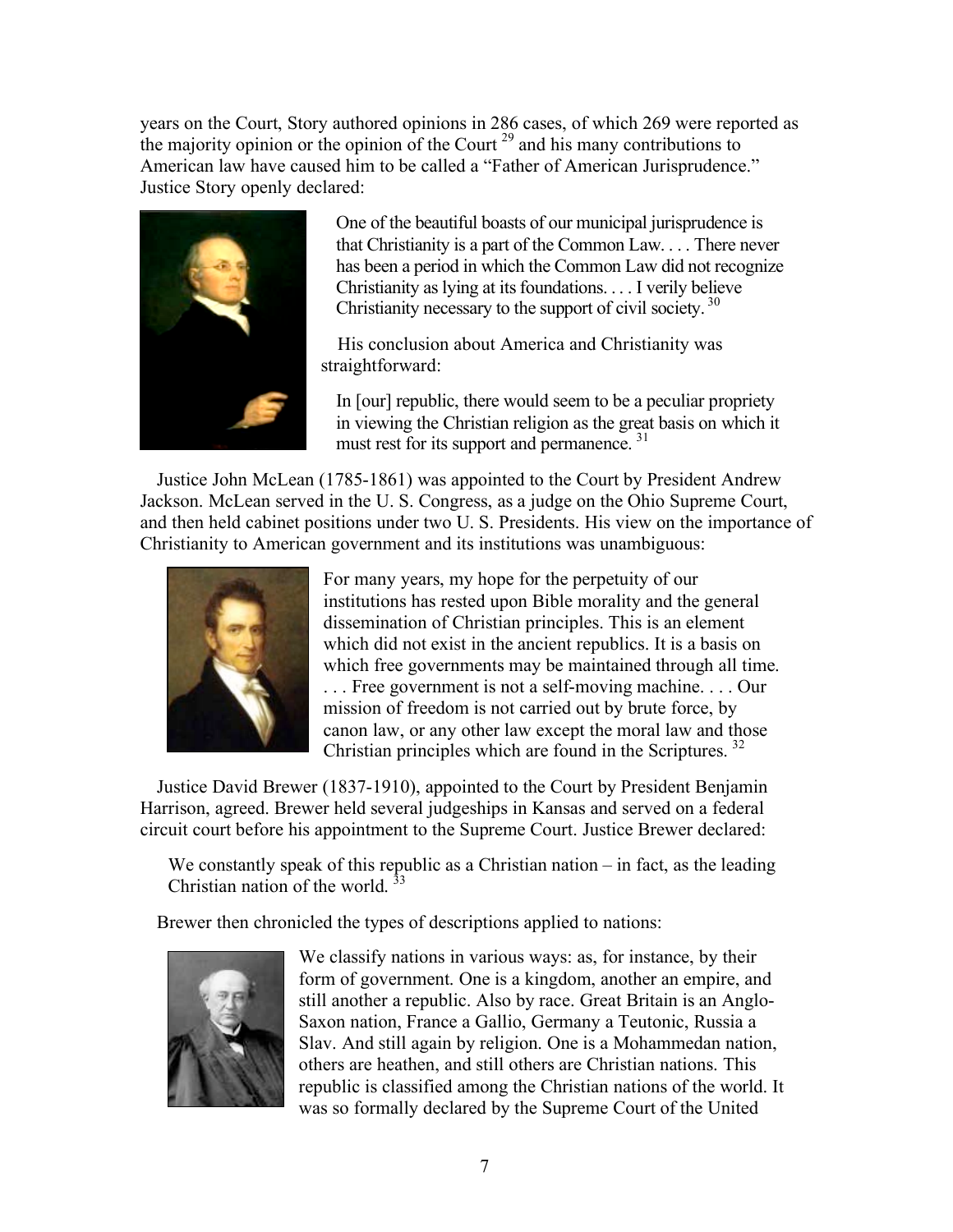States. In the case of *Holy Trinity Church vs. United States*, 143 U.S. 471, that Court, after mentioning various circumstances, added, "these and many other matters which might be noticed, add a volume of unofficial declarations to the mass of organic utterances that this is a Christian nation."<sup>34</sup>

Brewer did not believe that calling America a Christian nation was a hollow appellation; in fact, he penned an entire book setting forth the evidence that America was a Christian nation. He concluded:

[I] have said enough to show that Christianity came to this country with the first colonists; has been powerfully identified with its rapid development, colonial and national, and today exists as a mighty factor in the life of the republic. This is a Christian nation. . . . [T]he calling of this republic a Christian nation is not a mere pretence, but a recognition of an historical, legal, and social truth.<sup>35</sup>

Justice Earl Warren (1891-1974) agreed with his predecessors. Before being appointed as Chief Justice of the U. S. Supreme Court by President Dwight D. Eisenhower, Warren had been the Attorney General of California. Warren declared:

I believe the entire Bill of Rights came into being because of the knowledge our forefathers had of the Bible and their belief in it: freedom of belief, of expression, of assembly, of petition, the dignity of the individual, the sanctity of the home, equal justice under law, and the reservation of powers to the people. . . . I like to believe we are living today in the spirit of the Christian religion. I like also to believe that as long as we do so, no great harm can come to our country.  $36$ 



There are many similar declarations by other Supreme Court Justices, but in addition to the declarations of individual judges, the federal courts have repeatedly affirmed America to be a Christian nation – including the U. S. Supreme Court, which declared that

America was "a Christian country,"<sup>37</sup> filled with "Christian people,"<sup>38</sup> and was indeed "a Christian nation." 39 Dozens of other courts past and present have repeated these pronouncements <sup>40</sup> but so, too, have American Presidents – as in 1947 when President Harry Truman quoted the Supreme Court, declaring:

This is a Christian Nation. More than a half century ago that declaration was written into the decrees of the highest court in this land  $\left[ \text{in an } 1892 \text{ decision} \right]$ .<sup>41</sup>



In addition to its "Christian nation" declarations, the Supreme Court also regularly relied on Christian principles as the basis of its rulings on issues such as marriage, citizenship, foreign affairs, and domestic treaties.

For example, when some federal territories attempted to introduce the practice of bigamy and polygamy, the Supreme Court disallowed those practices because: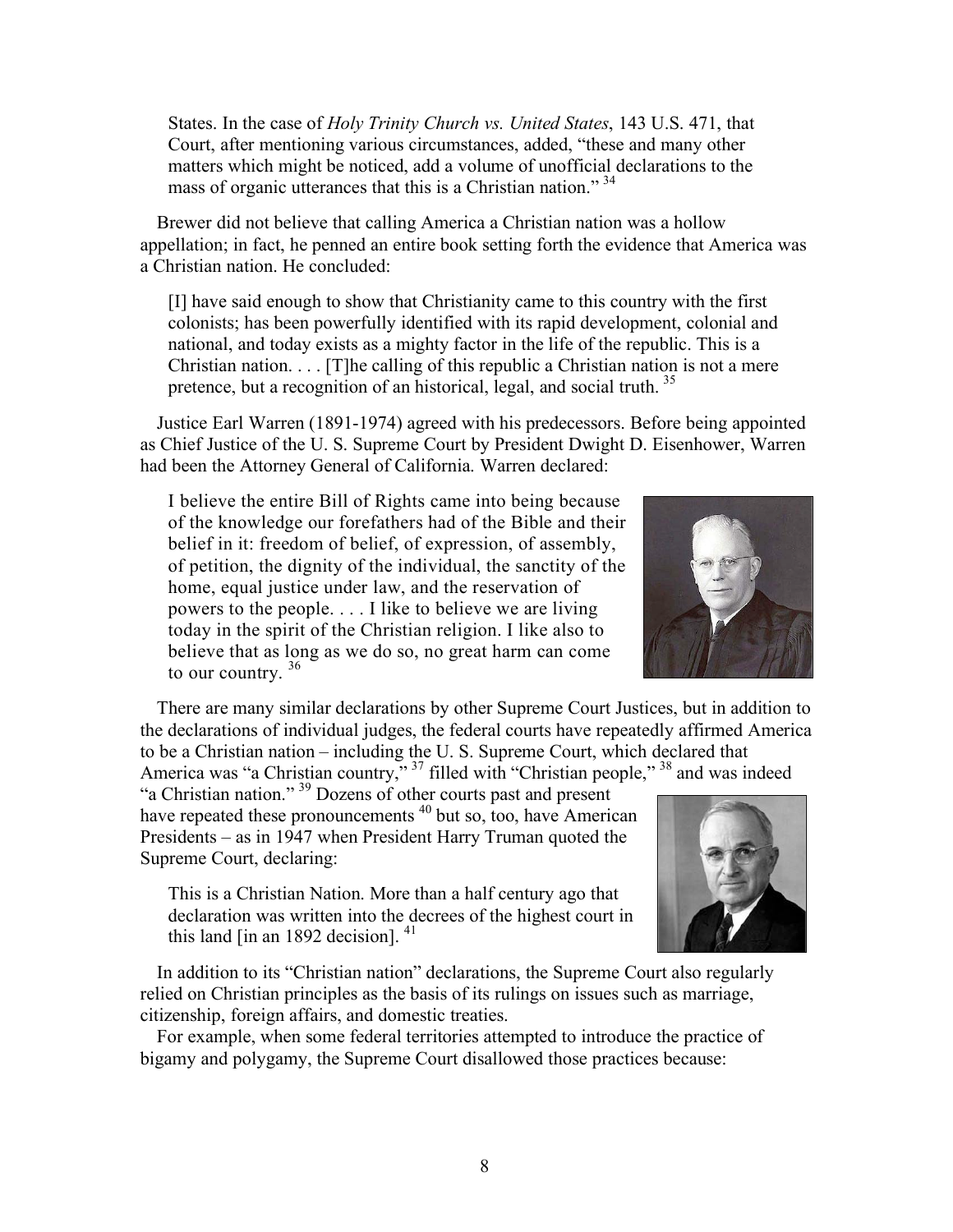

Bigamy and polygamy are crimes by the laws of all civilized and Christian countries. 42

In another case, the Court similarly explained:

The organization of a community for the spread and practice of polygamy is . . . . contrary to the spirit of Christianity and of the civilization which Christianity has produced in the Western world. <sup>43</sup>

And when the issue arose of whether marriages made in foreign nations would be recognized in the United States, the federal court held that foreign marriages would be recognized only if they were not "contrary to the general view of Christendom."<sup>44</sup>

The Supreme Court also decided military service issues in accord with Christian principles and standards. For example, in 1931, when a Canadian immigrant refused to take the oath of allegiance to the United States, the Supreme Court explained why he was therefore excluded from citizenship:

We are a Christian people (*Holy Trinity Church v. United States.* 143 U.S. 457, 470 , 471 S., 12 S. Ct. 511), according to one another the equal right of religious freedom and acknowledging with reverence the duty of obedience to the will of God. But also we are a nation with the duty to survive; a nation whose Constitution contemplates war as well as peace; whose government must go forward upon the assumption (and safely can proceed upon no other) that unqualified allegiance to the nation and submission and obedience to the laws of the land, as well those made for war as those made for peace, are not inconsistent with the will of God.  $45$ 

The Supreme Court also relied on Christian principles in its rulings on international policies. For example, if an American citizen living in a foreign land was accused of a crime under the laws of a fundamentally different nation (such as in Islamic nations, secular nations, and most recently in Japan following World War II), by means of international treaties, the U. S. citizen would be tried in front of the U. S. Consul in that nation (in what were called Consular Tribunals) rather than before the courts of that country. Of this practice, the Supreme Court explained:

In other than Christian countries, they [the Consuls] were by treaty stipulations usually clothed with authority to hear complaints against their countrymen and to sit in judgment upon them when charged with public offenses. . . . The intense hostility of the people of Moslem faith to all other sects, and particularly to Christians, affected all their intercourse [transactions] and all proceedings had in their tribunals. Even the rules of evidence adopted by them [the Muslims] placed those of different faith on unequal grounds in any controversy with them. For this cause, and by reason of the barbarous and cruel punishments inflicted in those countries and the frequent use of torture to enforce confession from parties accused, it was a matter of deep interest to Christian governments to withdraw the trial of their subjects, when charged with the commission of a public offense, from the arbitrary and despotic action of the local officials. Treaties conferring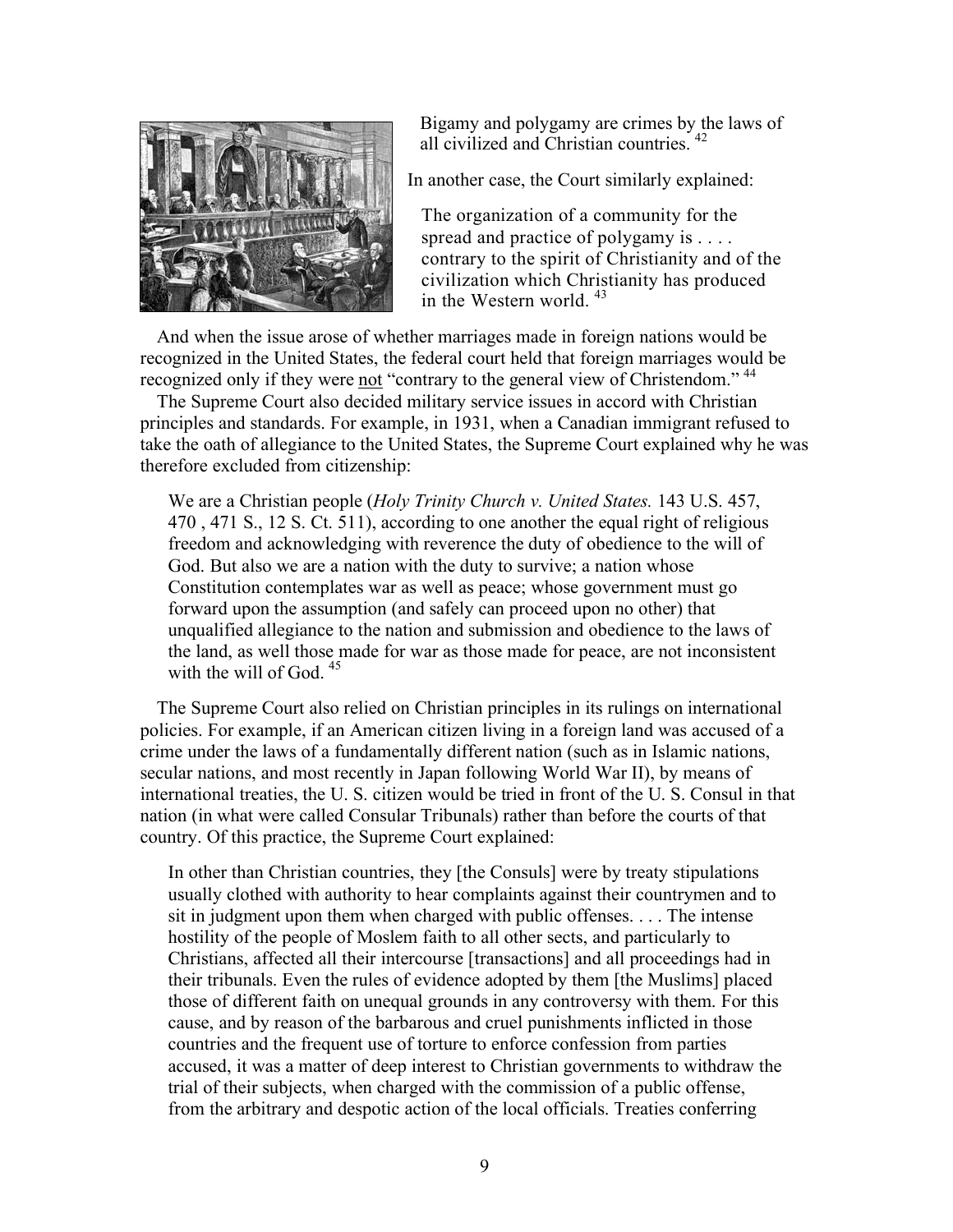such jurisdiction upon these consuls were essential to the peaceful residence of Christians within those countries. 46

For example, an Islamic nation might charge an American with the capital-offense crime of blasphemy merely because the American attended Christian worship or used a Bible in that country; or a secular nation might accuse an American of the crime of proselytizing simply for sharing his faith with another (currently a crime in France, <sup>47</sup> across India,  $^{48}$  Pakistan,  $^{49}$  Saudi Arabia,  $^{50}$  Malaysia,  $^{51}$  and many other nations). In such

cases, the Consul tried the offense under America's laws as a Christian nation. However, if another nation accused an American of a crime such as murder, the charge would stand since murder was also a crime in our Christian nation.<sup>52</sup>

The Supreme Court commended this position <sup>53</sup> and federal courts observed the policy until deep into the twentieth century,  $54$  when many foreign nations finally began to adopt what the Supreme Court had earlier called "a system of judicial procedure like that of Christian countries."<sup>55</sup>



Federal domestic treaties were yet another area in which the federal judiciary relied on Christian principles and standards. For example, by 1877 a number of disputes had arisen in which Indian lands were wrongly being taken for timber, minerals, and other resources. When those cases reached the Supreme Court, the Court affirmed the occupancy rights of the tribes to the lands because:

It is to be presumed that in this matter the United States would be governed by such considerations of justice as would control a Christian people  $\ldots$ <sup>56</sup>

The Court repeated this position on numerous subsequent occasions – as in 1903 when it reiterated:

[I]n decisions of this court, the Indian right of occupancy of tribal lands, whether declared in a treaty or otherwise created, has been stated to be sacred. . . . Thus. . . . "It is to be presumed that in this matter the United States would be governed by such considerations of justice as would control a Christian people  $\ldots$ <sup>57</sup>

The Court's position was subsequently enacted into federal statutory law in 1906, <sup>58</sup> and in 1955, the Supreme Court was still praising this position  $\frac{59}{9}$  – a position regularly cited by other courts for decades,  $^{60}$  including in the late 1990s.  $^{61}$ 

These are just a few examples of the literally hundreds of similar cases at both federal and state levels affirming that America is indeed a Christian nation.

# American Jewish Leaders Agree with History

Jewish leaders, although firmly committed to their own faith, understand that by defending



Christianity they are defending what has provided them their own religious liberty in America. For example, Jeff Jacoby, a Jewish columnist at the *Boston Globe* explains:

This is a Christian country – it was founded by Christians and built on broad Christian principles. Threatening? Far from it. It is in precisely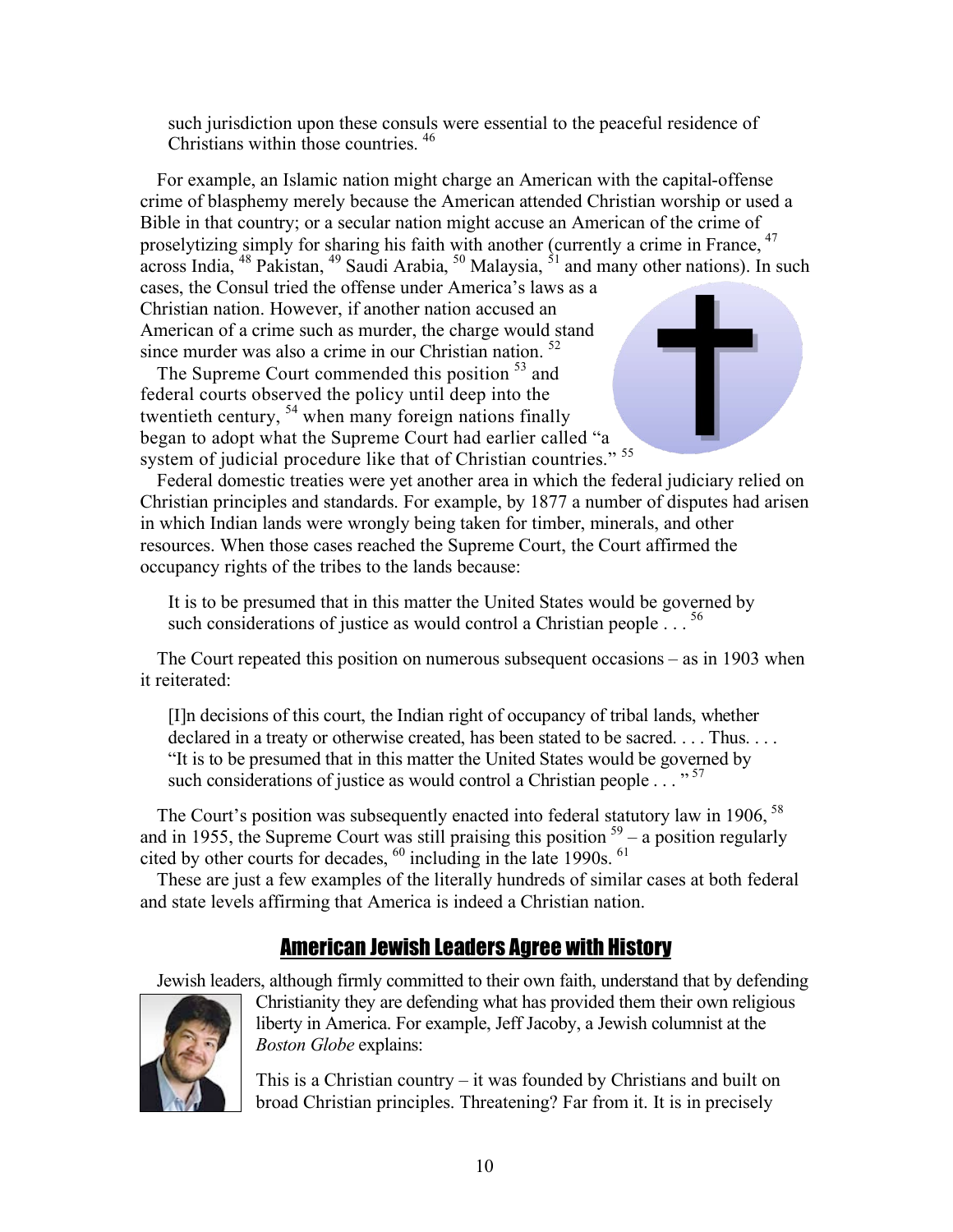this Christian country that Jews have known the most peaceful, prosperous, and successful existence in their long history. <sup>62</sup>



Aaron Zelman (a Jewish author and head of a civil rights organization) similarly declares:

[C]hristian America is the best home our people have found in 2,000 years. . . . [T]his remains the most tolerant, prosperous, and safest home we could be blessed with. <sup>63</sup>

Dennis Prager, a Jewish national columnist and popular talkshow host, warns:

If America abandons its Judeo-Christian values basis and the central role of the Jewish and Christian Bibles (its Founders' guiding text), we are all in big trouble, including, most especially, America's non-Christians. Just ask the Jews of secular Europe. <sup>64</sup>

Prager further explained:



I believe that it is good that America is a Christian nation. . . . I have had the privilege of speaking in nearly every Jewish community in America over the last 30 years, and I have frequently argued in favor of this view. Recently, I spoke to the Jewish community of a small North Carolina city. When some in the audience mentioned their fear of rising religiosity among Christians, I asked these audience-members if they loved living in their city. All of them said they did. Is it a coincidence, I then asked, that the city you so love (for its wonderful people, its safety for your children, its fine

schools, and its values that enable you to raise your children with confidence) is a highly Christian city? Too many Americans do not appreciate the connection between American greatness and American Christianity.<sup>65</sup>

Don Feder, a Jewish columnist and long time writer for the *Boston Herald*, similarly acknowledges:

Clearly this nation was established by Christians. . . . As a Jew, I'm entirely comfortable with the concept of the Christian America. 66 The choice isn't Christian America or nothing, but Christian America or a neo-pagan, hedonistic, rights-withoutresponsibilities, anti-family, culture-of-death America. As an American Jew. . . . [I] feel very much at home here.  $67$ 

In fact, Feder calls on Jews to defend the truth that America is a Christian Nation:

Jews – as Jews – must oppose revisionist efforts to deny our nation's Christian heritage, must stand

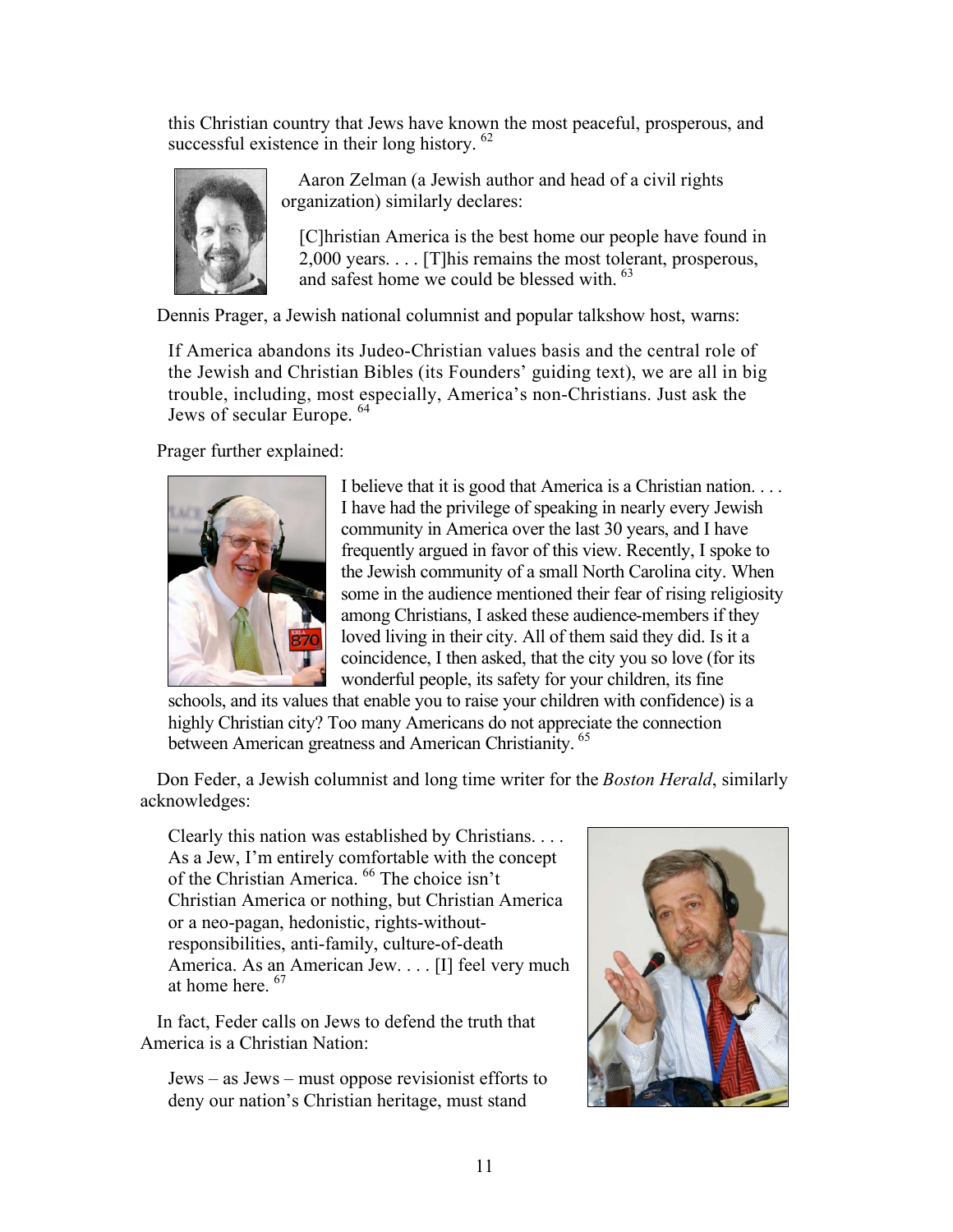against the drive to decouple our laws from Judeo-Christian ethics, and must counter attacks on public expressions of the religion of most Americans – Christianity. Jews are safer in a Christian America than in a secular America. 68

Michael Medved, a Jewish national talkshow host and columnist, agrees that America is indeed a Christian nation:



The framers may not have mentioned Christianity in the Constitution but they clearly intended that charter of liberty to govern a society of fervent faith, freely encouraged by government for the benefit of all. Their noble and unprecedented experiment never involved a religion-free or faithless state but did indeed presuppose America's unequivocal identity as a Christian nation. <sup>69</sup>

Burt Prelutsky, a Jewish columnist for the *Los Angeles Times* (and a freelance writer for the *New York Times, Washington Times, Sports Illustrated*, and other national publications) and a patriotic Jewish American, gladly embraces America as a Christian nation and even resents the secularist post-modern attack on national Christian celebrations such as Christmas:



I never thought I'd live to see the day that Christmas would become a dirty word. . . .How is it, one well might ask, that in a Christian nation this is happening? And in case you find that designation objectionable, would you deny that India is a Hindu country, that Turkey is Muslim, that Poland is Catholic? That doesn't mean those nations are theocracies. But when the overwhelming majority of a country's

population is of one religion, and most Americans happen to be one sort of Christian or another, only a darn fool would deny the obvious. . . . This is a

Christian nation, my friends. And all of us are fortunate it is one, and that so many millions of Americans have seen fit to live up to the highest precepts of their religion. It should never be forgotten that, in the main, it was Christian soldiers who fought and died to defeat Nazi Germany and who liberated the concentration camps. Speaking as a member of a minority group – and one of the smaller ones at that  $-1$  say it behooves those of us who don't accept Jesus Christ as our savior to show some gratitude to those who do, and to start respecting the values and traditions of the overwhelming majority of our fellow citizens, just as we keep insisting that they respect ours. Merry Christmas, my friends.<sup>7</sup>



Orthodox Rabbi Daniel Lapin of the Jewish Policy Center unequivocally declares

[I] understand that I live . . . in a Christian nation, albeit one where I can follow my faith as long as it doesn't conflict with the nation's principles. The same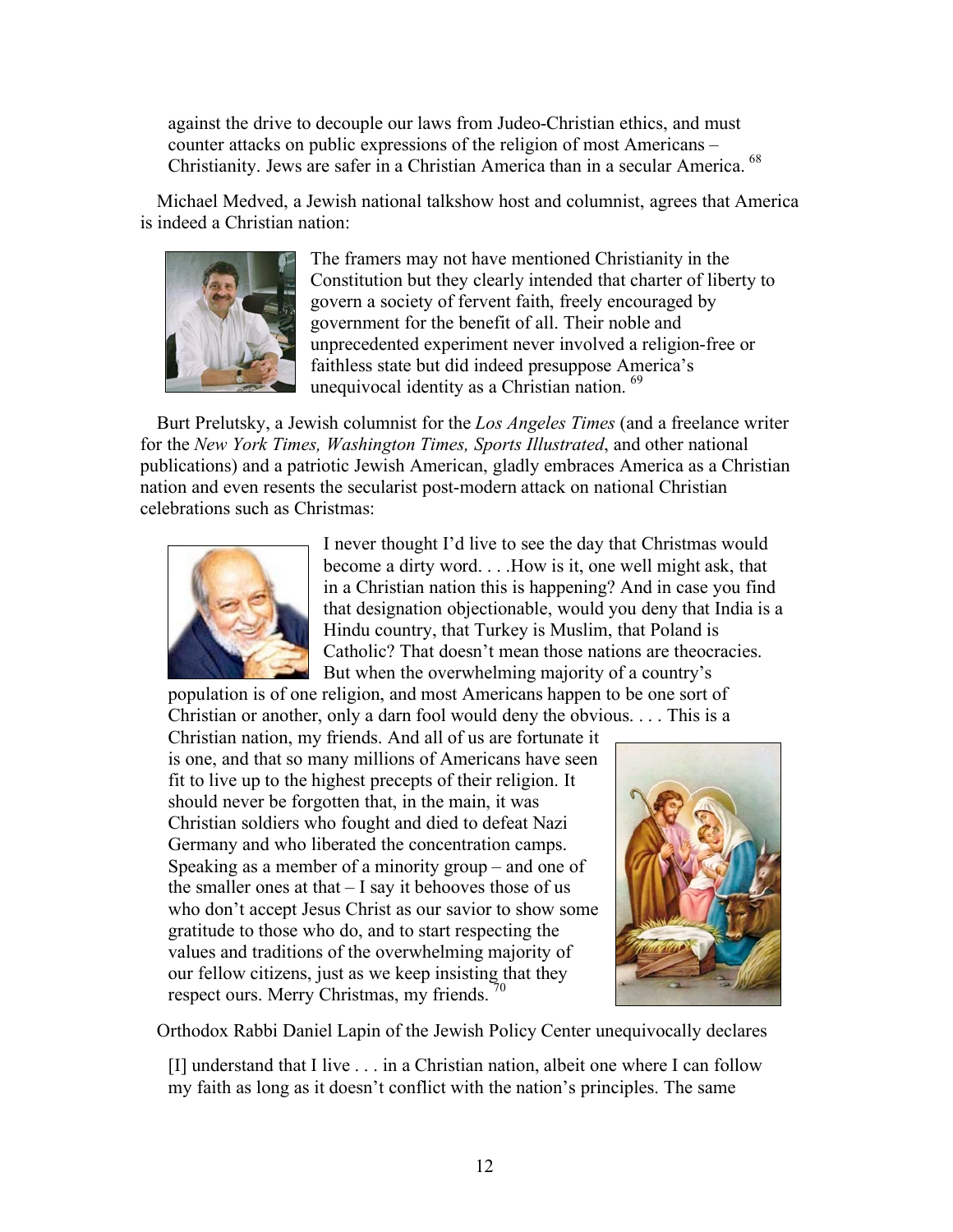option is open to all Americans and will be available only as long as this nation's Christian roots are acknowledged and honored.<sup>71</sup>

In fact, with foreboding he warns:

Without a vibrant and vital Christianity, America is doomed, and without America, the west is doomed. Which is why I, an Orthodox Jewish rabbi, devoted to Jewish survival, the Torah, and Israel am so terrified of American Christianity caving in.  $^{72}$  God help Jews if America ever becomes a post-Christian society! Just think of Europe!  $^{73}$ 





President Obama's declaration that Americans "do not consider ourselves a Christian nation" is a repudiation of the declarations of the national leaders before him and is an unabashed attempt at historical revisionism. Of such efforts, Chief Justice William Rehnquist wisely observed, "no amount of repetition of historical errors . . . can make the errors true."<sup>74</sup>



Americans must now decide whether centuries of presidents, congresses, and courts are correct or whether President Obama is, but historical fact does not change merely because the President declares it.

The best antidote to the type of revisionism embodied by President Obama's statement is for citizens (1) to know the truth of America's history and (2) share that truth with others.  $\blacksquare$ 

#### *Picture Credits:*

p. 2, "John Marshall," Library of Congress, Prints & Photographs Division, Theodor Horydczak Collection, LC-H814-T-C01-518-A; p. 4, "Thomas Jefferson," Independence National Historical Park; p. 7, "Joseph Story," The Collection of the Supreme Court of the United States (Artist: George P.A. Healy); "John McLean," The Collection of the Supreme Court of the United States (Artist: Charles Bird King); "David Brewer," Library of Congress.

 $\frac{1}{1}$ <sup>1</sup> Aaron Klein, "Obama: America is 'no longer Christian'," June 22, 2008, WorldNetDaily (at: http://www.wnd.com/index.php?fa=PAGE.view&pageId=67735).

David Brody, The Brody File, "Exclusive: Barack Obama E-mails the Brody File," *CBN News*, July 29, 2007 (at: http://www.cbn.com/cbnnews/204017.aspx). <sup>3</sup>

<sup>&</sup>lt;sup>3</sup> "Obama says U.S., Turkey can be model for world," April 6, 2009, CNN (at:

http://www.cnn.com/2009/POLITICS/04/06/obama.turkey/index.html).<br><sup>4</sup> "Obama says U.S., Turkey can be model for world," April 6, 2009, CNN (at: http://www.cnn.com/2009/POLITICS/04/06/obama.turkey/index.html).

<sup>&</sup>lt;sup>5</sup> "Survey Reports: Beyond Red vs. Blue," *Pew Research Center for the People and the Press*, March 17-27, 2005 (at: http://people-press.org/reports/print.php3?PageID=953), reports that in 1996, 60% of Americans believed that America was indeed a Christian nation and that by 2004, the number had risen to 71%; the 2009 poll showed that the number had dropped to 69% and then to 62% (see "Newsweek Poll: A Post-Christian Nation?," *Newsweek*, April 3, 2009 (at: http://www.newsweek.com/id/192311), in which 62% answered Yes, 32% answer No, and 6% answered Don't Know to the question "Do you consider the United States a Christian nation, or not?" *See also* "This Easter, Smaller Percentage of Americans are Christians," *Gallup*, April 10, 2009 (at: http://www.gallup.com/poll/117409/Easter-Smaller-Percentage-Americans-Christian.aspx), in which this statement appears: "The United States remains a dominantly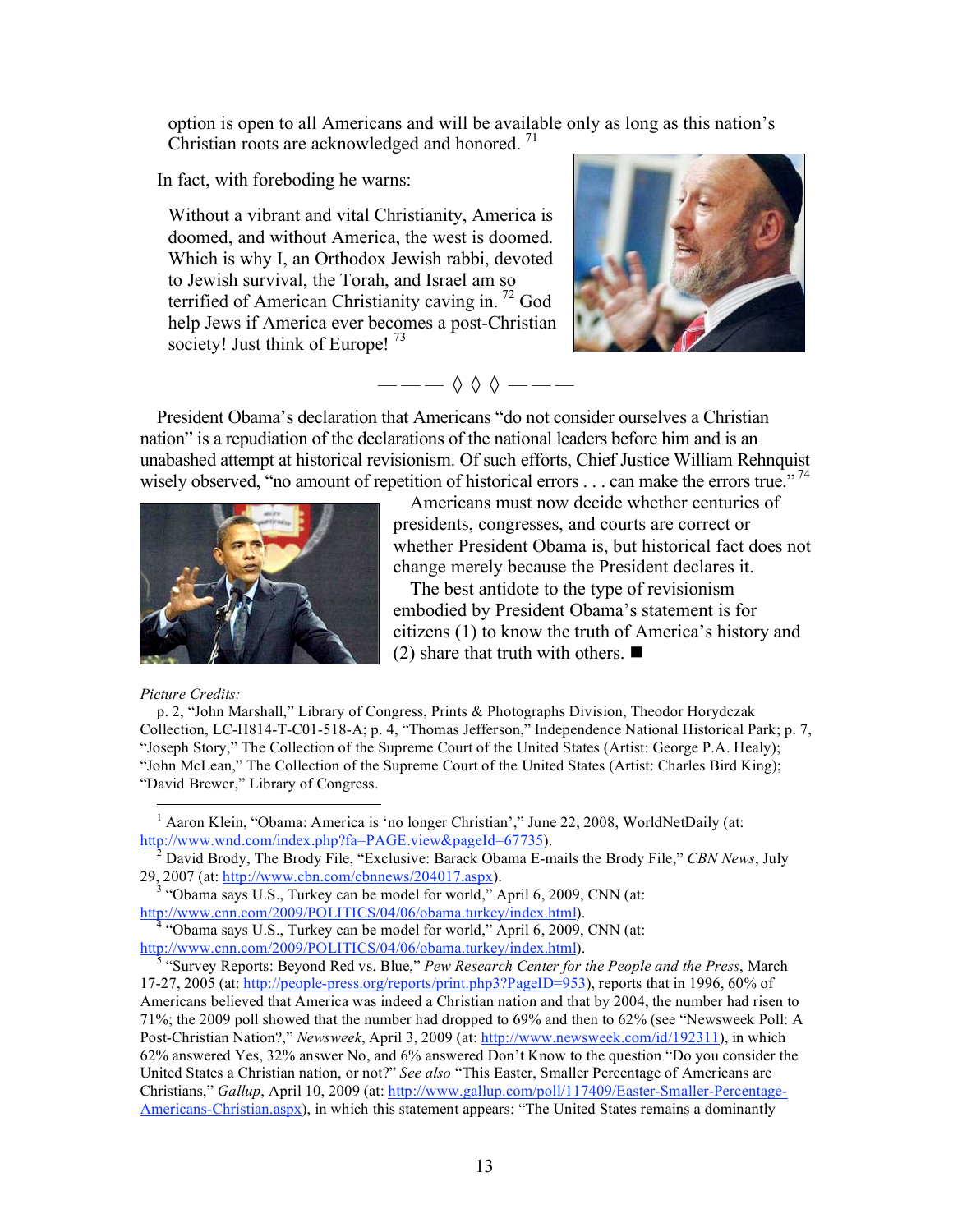Christian nation. More than three-quarters of all Americans identify as Christian," according to this poll 77% of Americans identify themselves as Christians (55% Protestant, 22% Catholic). <sup>6</sup>

 David J. Brewer, *The United States: A Christian Nation* (Philadelphia: John C. Winston Company, 1905), p. 13. <sup>7</sup>

 David J. Brewer, *The United States: A Christian Nation* (Philadelphia: John C. Winston Company, 1905), p. 40. <sup>8</sup> Edward Mansfield, *American Education, Its Principle and Elements* (New York: A. S. Barnes & Co.,

1851), p. 43. <sup>9</sup>

<sup>9</sup> John Marshall, *The Papers of John Marshall*, Charles Hobson, editor (Chapel Hill: University of North Carolina Press, 2006), Vol. XII, p. 278, to Rev. Jasper Adams, May 9, 1833.

<sup>10</sup> Stephen Cowell, *The Position of Christianity in the United States in its Relations with our Political Institutions* (Philadelphia: Lippincott, Grambio & Co., 1854), pp. 11-12, Joseph Story, *A Familiar* 

<sup>11</sup> John Adams, *The Works of John Adams, Second President of the United States, Charles Francis* Adams, editor (Boston: Little, Brown and Company, 1856), Vol. X, pp. 45-46, to Thomas Jefferson on

June 28, 1813.<br><sup>12</sup> Ferdinand Cowle Iglehart, D.D., *Theodore Roosevelt, The Man As I Knew Him* (New York: The Christian Herald, 1919), p. 307.

<sup>13</sup> Paul M. Pearson and Philip M. Hicks, *Extemporaneous Speaking* (New York: Hinds, Noble & Eldredge, 1912), 177, printing Woodrow Wilson, "The Bible and Progress;" *The Homiletic Review: An International Monthly Magazine of Current Religious Thought, Sermonic Literature and Discussion of Practical Issues* (New York: Funk and Wagnalls Company, 1911), Vol. LXII, p. 238, printing Woodrow

Wilson, "The Bible and Progress," May 7, 1911.<br><sup>14</sup> Herbert Hoover, "Radio Address to the Nation on Unemployment Relief," *American Presidency Project*, October 18, 1931 (at: http://www.presidency.ucsb.edu/ws/?pid=22855).

<sup>15</sup> Harry S. Truman, "Exchange of Messages With Pope Pius XII," *American Presidency Project*, August 28, 1947 (at: http://www.presidency.ucsb.edu/ws/?pid=12746).

<sup>26</sup> Richard Nixon, "Remarks at the National Prayer Breakfast," *American Presidency Project*, February 1st, 1972 (at: http://www.presidency.ucsb.edu/ws/?pid=3597).

 $17$  See, for example, Bishop Claggett's (Episcopal Bishop of Maryland) letter of February 18, 1801, available in the Maryland Diocesan Archives; and *The First Forty Years of Washington Society,* Galliard Hunt, editor (New York: Charles Scribner's Sons, 1906), p. 13; and William Parker Cutler and Julia Perkins Cutler, *Life, Journal, and Correspondence of Rev. Manasseh Cutler* (Cincinnati: Colin Robert Clarke & Co., 1888), Vol. II, p. 119, to Joseph Torrey, January 3, 1803, and p. 113, his entry of December 12, 1802; and James Hutson, *Religion and the Founding of the American Republic* (Washington, D. C.:

<sup>18</sup> William Parker Cutler and Julia Perkins Cutler, *Life, Journal, and Correspondence of Rev. Manasseh Cutler* (Cincinnati: Colin Robert Clarke & Co., 1888), Vol. II, p. 119, in a letter to Dr. Joseph Torrey on January 3, 1803; see also his entry of December 26, 1802 (Vol. II, p. 114).

 $^{19}$  See, for example, *Church of the Holy Trinity v. U. S.*, 143 U.S. 457, 465, 470-471 (1892); *City Council of Charleston v. S.A. Benjamin*, 2 Strob. 508, 518-520 (S.C. 1846); *State v. Ambs*, 20 Mo. 214, 1854 WL 4543 (Mo. 1854); *Neal v. Crew*, 12 Ga. 93, 1852 WL 1390 (1852); *Doremus v. Bd. of Educ*., 71 A.2d 732, 7 N.J. Super. 442 (1950); *State v. Chicago, B. & Q. R. Co*., 143 S.W. 785, 803 (Mo. 1912); and many

others.<br><sup>20</sup> *Ex parte Newman*, 9 Cal. 502, 509 (1858).<br><sup>21</sup> Hutson, *Religion*, p. 96, quoting from a handwritten history in possession of the Library of Congress,<br>"Washington Parish, Washington City," by Rev. Ethan Allen

<sup>22</sup> Reports of Committees of the House of Representatives Made During the First Session of the Thirty-<br>Third Congress (Washington: A. O. P. Nicholson, 1854), pp. 6, 8.

<sup>23</sup> The Reports of Committees of the Senate of the United States for the Second Session of the Thirty-<br>Second Congress, 1852-53 (Washington: Robert Armstrong, 1853), p. 3.

<sup>24</sup> Journal of the House of Representatives of the United States: Being the First Session of the Thirty-*Fourth Congress* (Washington: Cornelius Wendell, 1855), p. 354, January 23, 1856. *See also* Lorenzo D. Johnson, *Chaplains of the General Government With Objections to their Employment Considered* (New York: Sheldon, Blakeman & Co., 1856), p. 35.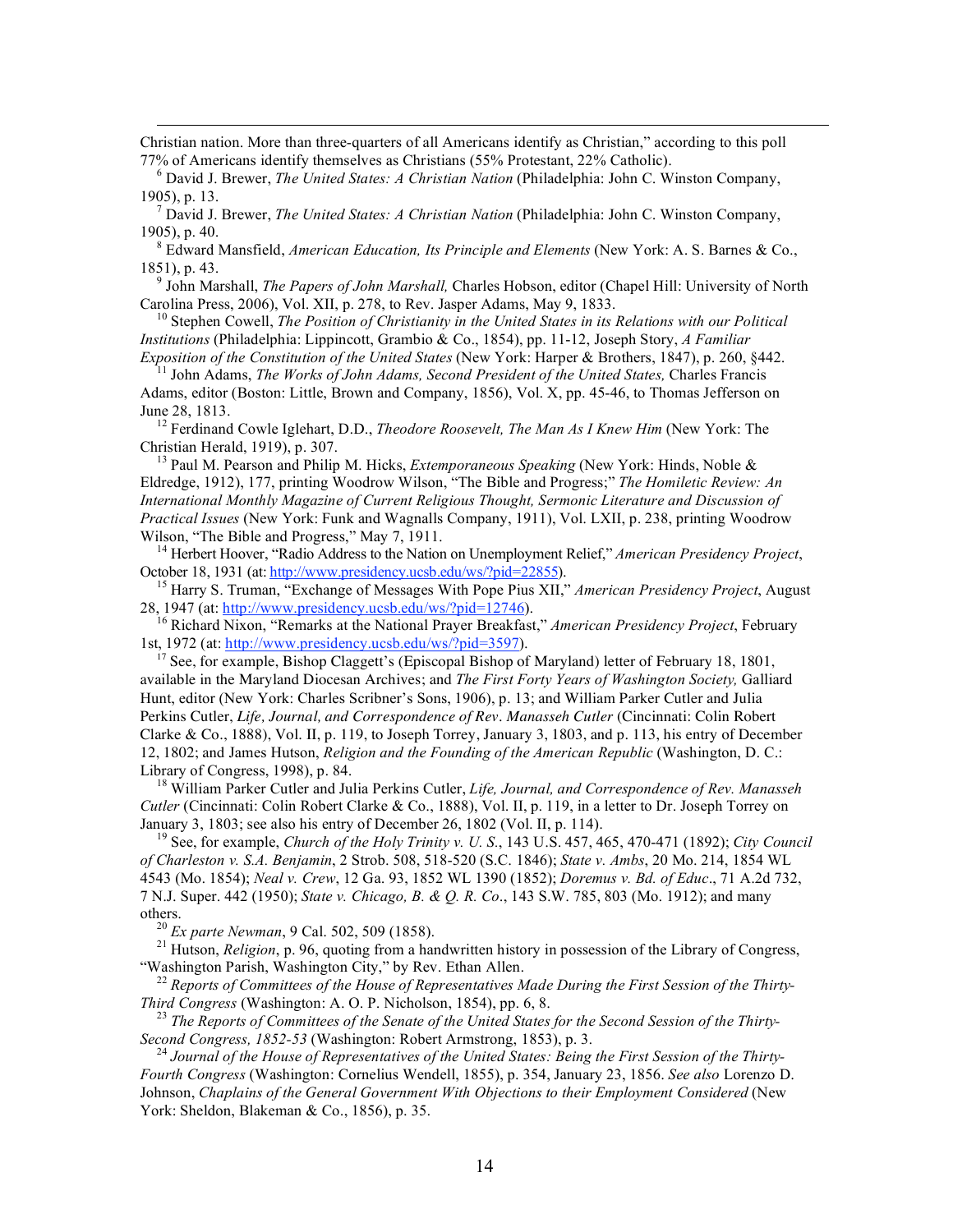25 *Journal of the Senate of the United States of America Being the Third Session of the Thirty-Seventh Congress* (Washington, D.C.: Government Printing Office, 1863), p. 379, March 2, 1863.<br><sup>26</sup>*Journal of the Senate of the United States of America, Being the Third Session of the Thirty-Seventh* 

*Congress* (Washington, D.C.: Government Printing Office, 1863), pp. 378-379, March 2, 1863. <sup>27</sup> Abraham Lincoln, *The Collected Works of Abraham Lincoln*, Roy P. Basler, editor (New Jersey:

Rutgers University Press, 1953), Vol. VI, pp. 155-157, "Proclamation Appointing a National Fast Day," March 30, 1863.<br><sup>28</sup> A May 2009 Google search for this proclamation resulted in 18,000+ hits.<br><sup>29</sup> "United States Founding Fathers," *Party of 1776* (at:

http://www.partyof1776.net/p1776/fathers/contents.html) (accessed on May 1, 2009). 30 Joseph Story, *Life and Letters of Joseph Story*, William W. Story, editor (Boston: Charles C. Little and

<sup>31</sup> Joseph Story, *Commentaries on the Constitution of the United States* (Boston: Hillard, Gray, and Company, 1833), Vol. III, p. 724, § 1867.<br><sup>32</sup> B. F. Morris, *Christian Life and Character of the Civil Institutions of the United States, Developed in* 

*the Official and Historical Annals of the Republic* (Philadelphia: George W. Childs, 1864), p. 639.<br><sup>33</sup> David J. Brewer, *The United States: A Christian Nation* (Philadelphia: John C. Winston Company,

1905), p. 12. <sup>34</sup> David J. Brewer, *The United States: A Christian Nation* (Philadelphia: John C. Winston Company,

<sup>35</sup> David J. Brewer, *The United States: A Christian Nation* (Philadelphia: John C. Winston Company, 1905), pp. 40, 46.

<sup>36</sup> "Breakfast in Washington," *Time*, February 15, 1954 (at:<br>http://www.time.com/time/magazine/article/0,9171,936197,00.html).

<sup>37</sup> Vidal v. Girard's Executors, 43 U. S. 126, 198 (1844).<br><sup>38</sup> U.S. v. Macintosh, 283 U.S. 605, 625 (1931).<br><sup>39</sup> Church of the Holy Trinity v. U. S., 143 U. S. 457, 465, 470-471 (1892).<br><sup>40</sup> See for example, *Warren v.* 

Cir.1945)*; Steiner v. Darby, Parker v. Los Angeles County*, 199 P.2d 429 (Cal. App. 2d Dist 1948)*; Vogel* 

*v. County of Los Angeles*, 434 P.2d 961 (1967).<br><sup>41</sup> Harry S. Truman, "Exchange of Messages with Pope Pius XII," *American Presidency Project*, August 6, 1947 (at: http://www.presidency.ucsb.edu/ws/index.php?pid=12746).

<sup>42</sup> Davis v. Beason, 133 U. S. 333, 341-344, 348 n. (1890).<br><sup>43</sup> The Church of Jesus Christ of Latter-Day Saints v. United States 136 U.S. 1, 49 (1890).<br><sup>44</sup> U.S. ex rel. Modianos v. Tuttle, 12 F.2d 927 (E.D. La. 1925).<br>

<sup>48</sup> "India 'Anti-Conversion' Law Takes Effect in Fifth State," *WorthyNews*, May 2, 2008 (at: http://www.worthynews.com/1641-india-anti-conversion-law-takes-effect-in-fifth-state). *See also* "India 'Anti-Conversion' Law Considered in Karnataka," *Compass Direct News*, March 2, 2009 (at:

http://www.compassdirect.org/en/display.php?page=news&lang=en&length=long&idelement=5829). Seven of India's 28 states have passed an anti-conversion law (which has been implemented in 5) and one

additional state has a law in process that has not yet been passed.<br><sup>49</sup> "Congressional Hearings on Anti-Conversion Laws this Friday," *Free Copts*, April 6, 2006 (at:<br>http://freecopts.net/english/index.php?option=com\_cont

<sup>50</sup> Jerry Dykstra "A Leader in Religious Intolerance: In Saudi Arabia, conversion to Christianity is punishable by death," *Today's Christian*, July 1, 2006 (at:<br>http://www.christianitytoday.com/tc/2006/004/11.53.html).

<sup>51</sup> Jane Perlez "Once Muslim, Now Christian and Caught in the Courts," *New York Times*, August 24, 2006 (at:

http://www.nytimes.com/2006/08/24/world/asia/24malaysia.html?ex=1157083200&en=48413500adb5079<br>6&ei=5040&partner=MOREOVERNEWS).

<sup>52</sup> Ross v. McIntyre, 140 U.S. 453 (1891).